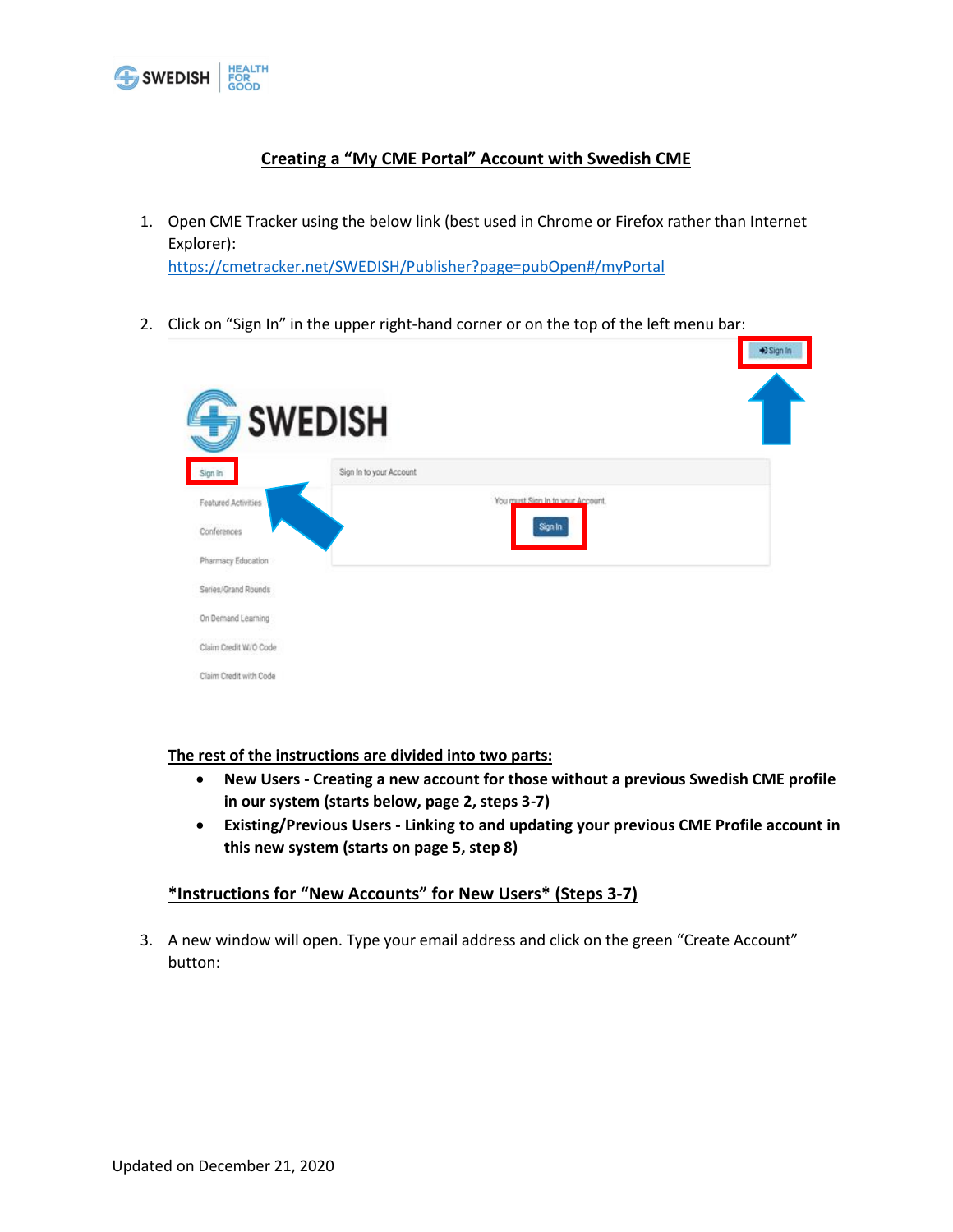

You **DO NOT** need a Providence or Swedish e-mail address to create a profile. You can use your personal email address.

|                   | Please Sign In below:       |                       |  |
|-------------------|-----------------------------|-----------------------|--|
| & Email Address   |                             |                       |  |
|                   | atsede.belay@providence.org |                       |  |
| Save Email        |                             |                       |  |
|                   |                             |                       |  |
|                   |                             |                       |  |
|                   |                             |                       |  |
|                   |                             |                       |  |
| <b>A</b> Password |                             |                       |  |
| Password          |                             |                       |  |
|                   |                             |                       |  |
|                   |                             |                       |  |
| Sign In           | <b>Forgot Password</b>      | <b>Create Account</b> |  |

**4.** A new window called "Secondary Lookup" will open asking for your Last Name and the last 4 digits of your SSN, to verify that you don't have an account already. (\*Note\* We will be transitioning to a Phone Number secondary lookup once the update transition is complete. Data entered here will NOT be saved in our system and is for initial verification purposes only. This secondary look us is done only to ensure a previous profile does not exist to avoid duplicate accounts.) **Please fill out your last name and last 4 digits of your SSN and click submit:**

| ×                                                                                                                                                                                         |
|-------------------------------------------------------------------------------------------------------------------------------------------------------------------------------------------|
| Secondary Lookup                                                                                                                                                                          |
| You may have an existing account within the system. Please<br>enter the information below to activate your account. If you<br>do not have an account, you will be directed to create one. |
| Last Name                                                                                                                                                                                 |
| Last Name                                                                                                                                                                                 |
|                                                                                                                                                                                           |
| Last 4 SSN                                                                                                                                                                                |
| Last 4 SSN                                                                                                                                                                                |
| Submit                                                                                                                                                                                    |

5. If the system cannot find a previous profile, then the following window will appear. Please push "Continue" to create your profile: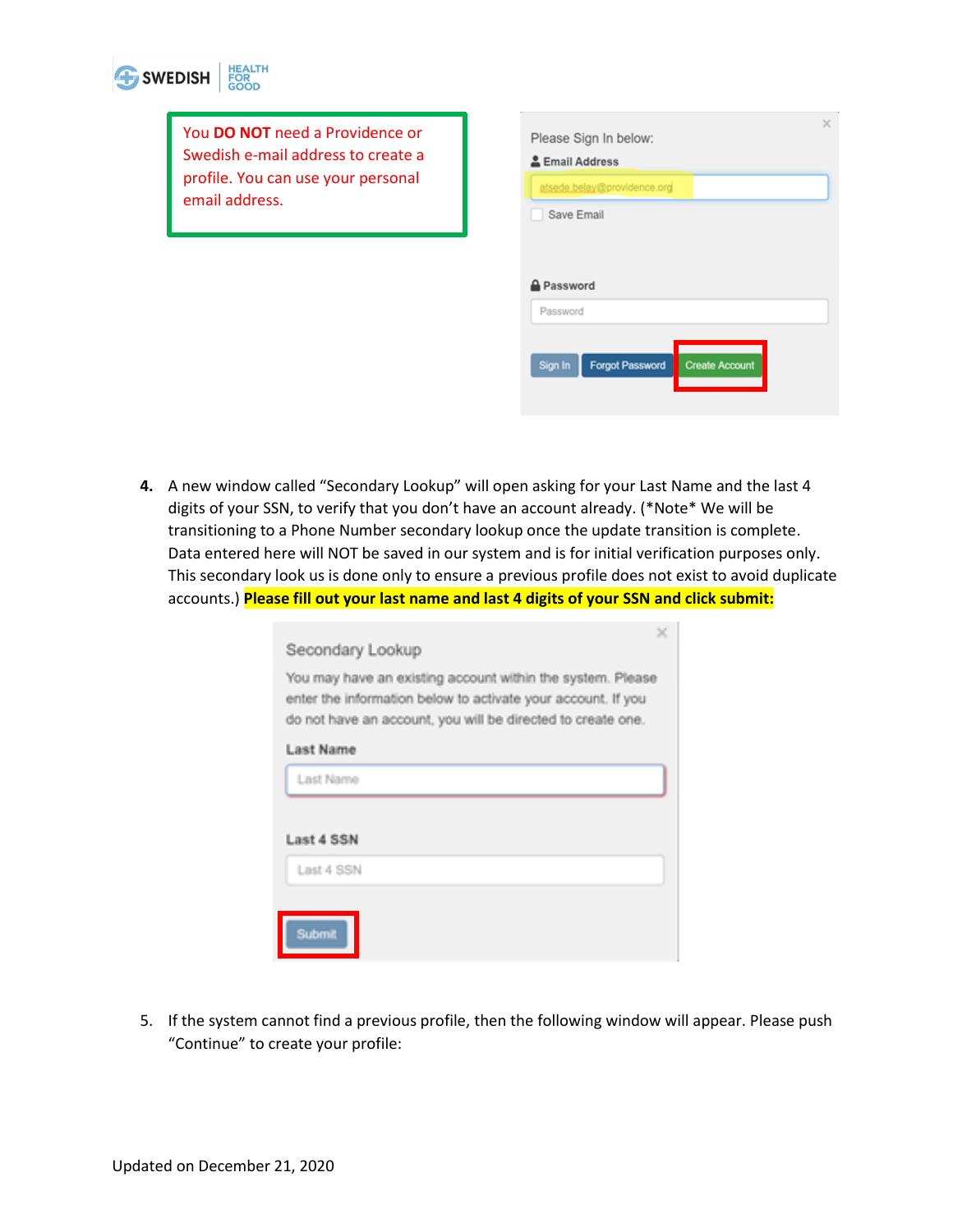

| Account Not Found.                        | × |
|-------------------------------------------|---|
|                                           |   |
| Click Continue button and create account. |   |
| Continue<br>Try Again                     |   |
| <b>Last Name</b>                          |   |
| <b>Belay</b>                              |   |
|                                           |   |
|                                           |   |
|                                           |   |
| <b>Last 4 SSN</b>                         |   |
| 1234                                      |   |
|                                           |   |
|                                           |   |
|                                           |   |
|                                           |   |
| Account not found                         |   |
|                                           |   |
| Submit                                    |   |
|                                           |   |

6. Please complete the Online Profile page and click on "Save Profile". All fields marked with an asterisk (\*) are required. Preferred Phone will only be used for CME profile verification purposes going forward. The last 4 of your SSN will no longer be used for account lookup. Please make sure to enter a valid phone number in your profile for future use.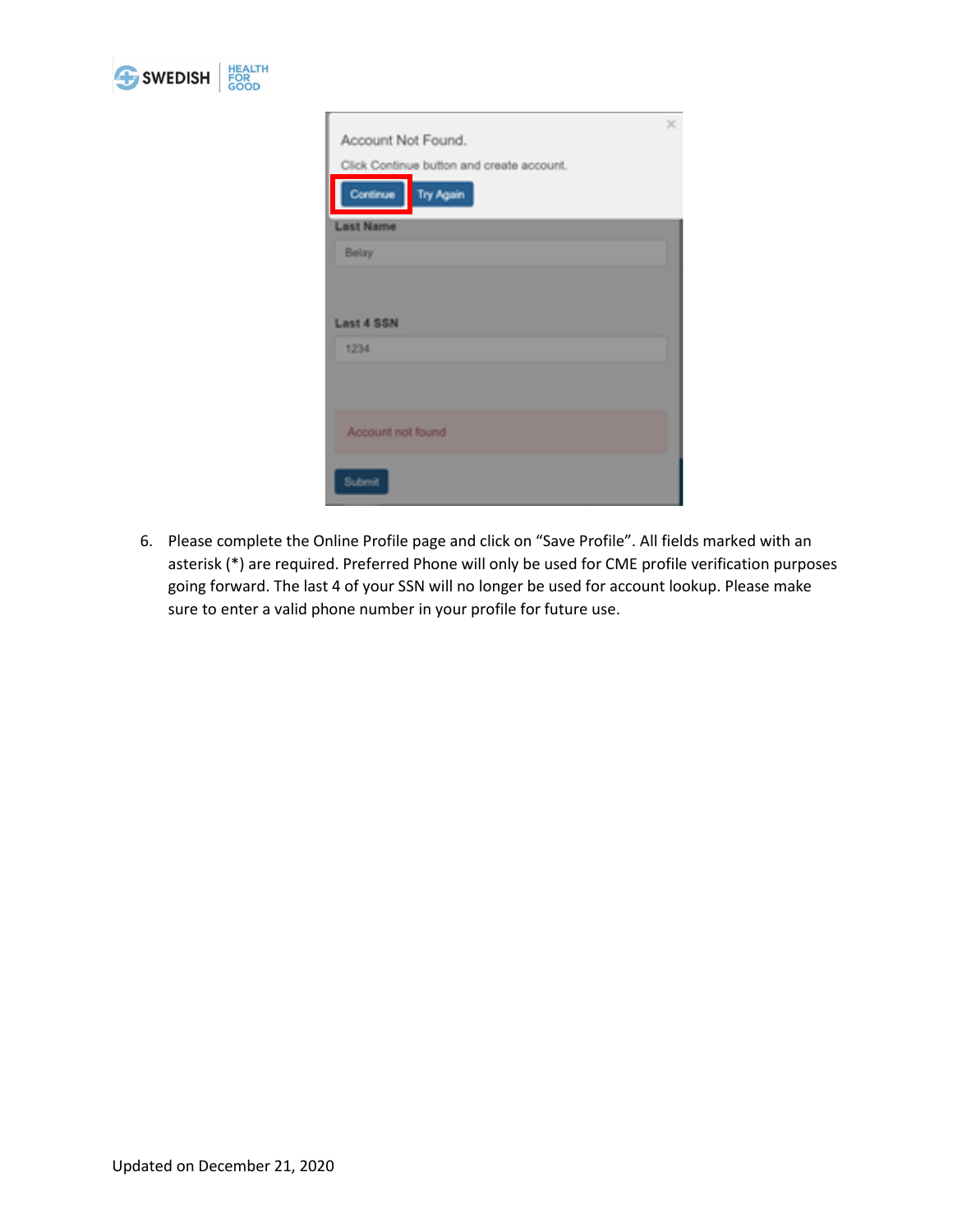

## Online Profile

|                                                           |                                                                                             |                                                    | Save Profile |
|-----------------------------------------------------------|---------------------------------------------------------------------------------------------|----------------------------------------------------|--------------|
| Account Information                                       |                                                                                             |                                                    |              |
| Email <sup>*</sup><br>Re-Enter Email *                    |                                                                                             |                                                    |              |
| Password *                                                |                                                                                             |                                                    |              |
| Re-enter Password *                                       |                                                                                             |                                                    |              |
| MOC Board                                                 |                                                                                             |                                                    |              |
|                                                           |                                                                                             | Not all CME Activities will have MOC Points/Credit |              |
| Are you a Board Member?                                   |                                                                                             |                                                    | ○ Yes ● No   |
| Profile Information                                       |                                                                                             |                                                    |              |
| First Name*                                               |                                                                                             | Address <sup>*</sup>                               |              |
| Middle Initial                                            |                                                                                             | Address 2                                          |              |
| Last Name*                                                |                                                                                             | City <sup>*</sup>                                  |              |
| Title <sup>*</sup>                                        |                                                                                             | State <sup>*</sup>                                 |              |
| Affiliation                                               |                                                                                             | Zip*                                               |              |
| Specialty*                                                |                                                                                             | Country                                            |              |
| Sub Specialty                                             |                                                                                             | Phone <sup>*</sup>                                 |              |
| Physical,<br><b>Dietary Needs</b>                         |                                                                                             | Emergency<br>Contact name<br>and Number            |              |
|                                                           | Swedish CME notifications are sent by email only. I want to receive emails regarding:       |                                                    |              |
| Swedish CME activities related to<br>my specialty         |                                                                                             |                                                    |              |
| Monthly Swedish CME calendar                              |                                                                                             |                                                    |              |
| All Swedish CME activities                                |                                                                                             |                                                    |              |
| I do not wish to receive any Swedish<br>CME notifications |                                                                                             |                                                    |              |
|                                                           | Fields marked with * are required. Please fill in required fields and click "Save Profile". |                                                    |              |
|                                                           |                                                                                             | Save Profile                                       |              |

7. Your new My CME Portal account has been created. Click "Continue" to enter the portal.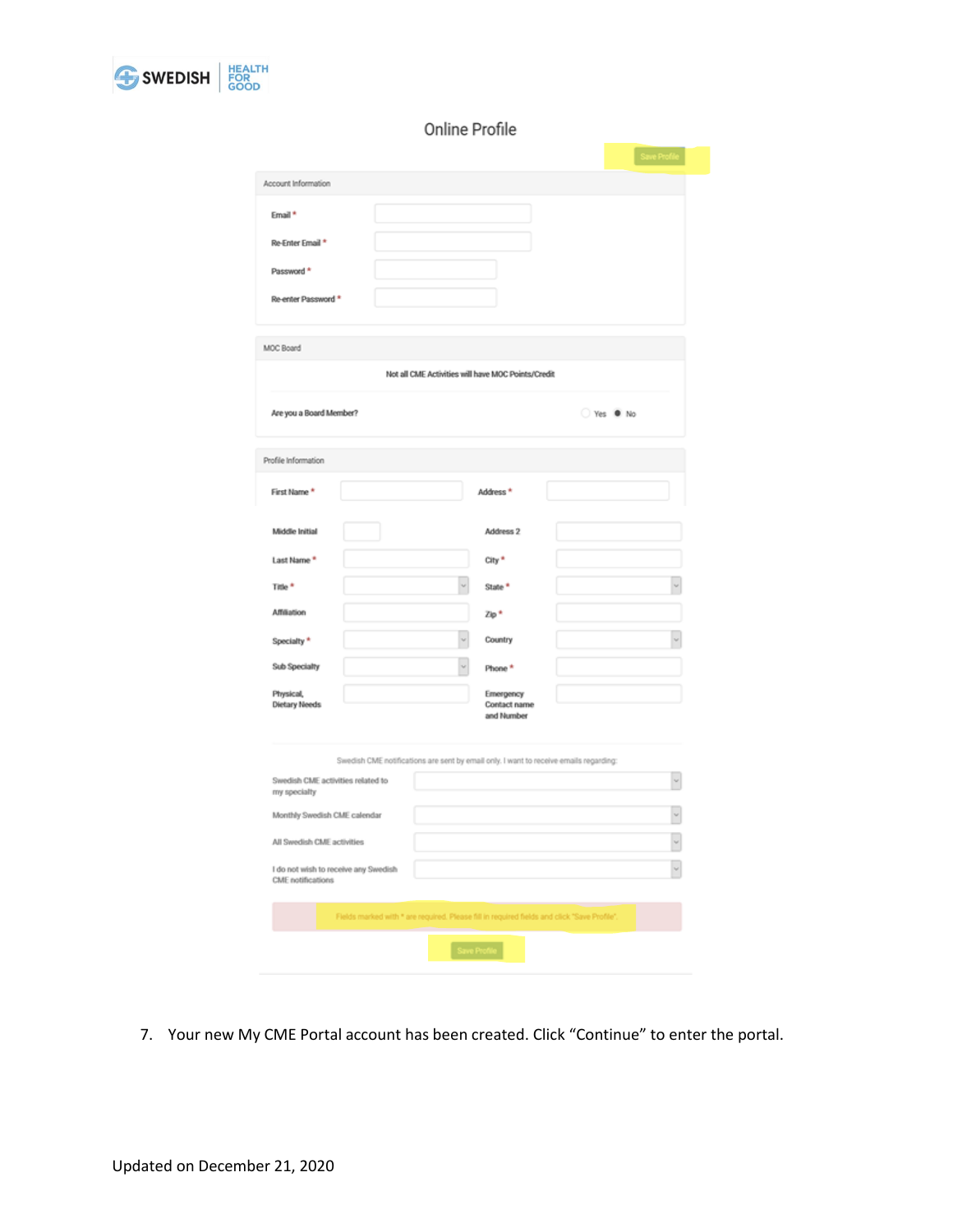



## **\*Instructions for "Existing" Account Set-up for Users with prior Swedish CME Profiles\* (Steps 8-12)**

8. After clicking on "Sign-In" (see: Step 1.) a new window will open. Type your e-mail address associated with your previous CME Profile and click on the green "Create Account" button. \*If you cannot remember the email used previously, please contact [cme@swedish.org](mailto:cme@swedish.org) prior to completing these steps.

| Please Sign In below:                                      |  |
|------------------------------------------------------------|--|
| 르 Email Address                                            |  |
| atsede.belay@providence.org                                |  |
| Save Email                                                 |  |
| <b>Password</b>                                            |  |
| Password                                                   |  |
| Sign In<br><b>Forgot Password</b><br><b>Create Account</b> |  |

9. If a previous profile with a matching email is found, a new window called "Email code" will open asking you to enter a code that was sent to your

e-mail address associated with your existing CME Profile. Check your email and please enter and re-enter the code provided to you in the pop-up window fields.

*\*If more than one previous profile account is associated with that email address, another pop-up window may appear asking you to verify other information to confirm your account before a code is sent.*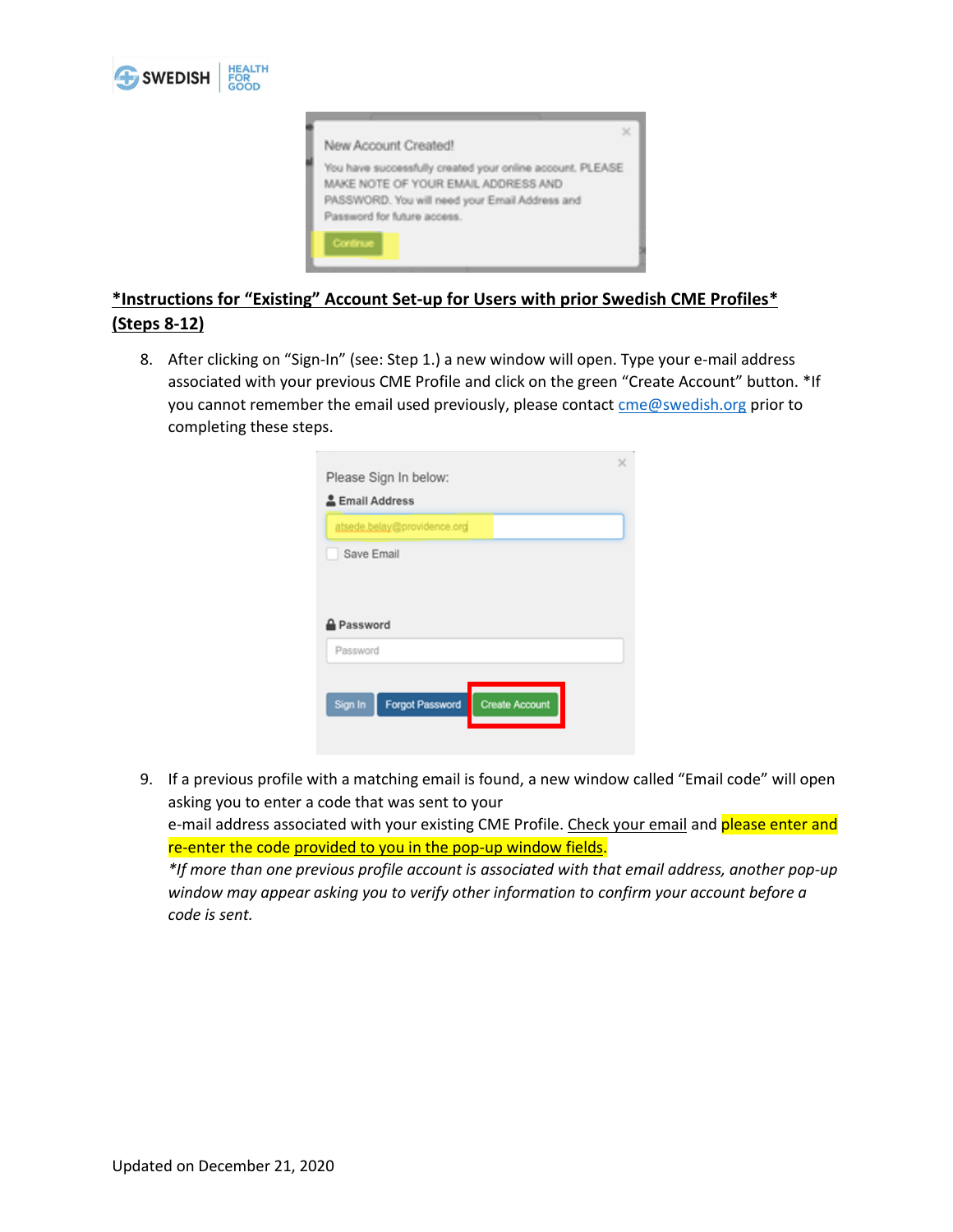| SWEDISH<br><b>FOR</b><br>GOOD |                                                                                                                                                                                                                           |
|-------------------------------|---------------------------------------------------------------------------------------------------------------------------------------------------------------------------------------------------------------------------|
|                               | Email code                                                                                                                                                                                                                |
|                               | Your email address has been recognized in the system, and<br>an email code has been sent to your email. If you do not<br>receive notification, please check your junk/spam mail folder.<br>Please enter email code below. |
|                               | Email Code                                                                                                                                                                                                                |
|                               | Email Code                                                                                                                                                                                                                |
|                               | Re-Enter Email Code                                                                                                                                                                                                       |
|                               | Re-enter Email Code                                                                                                                                                                                                       |
| Click "Submit".               | <b>Submit</b>                                                                                                                                                                                                             |

 $\overline{1}$  and  $\overline{2}$  and  $\overline{3}$ 

10. A new window will open asking you to create a password and re-enter that password and click "Submit". PLEASE MAKE NOTE OF YOUR PASSWORD AND E-MAIL ADDRESS, YOU WILL NEED IT TO ACCESS YOUR CME PORTAL.

|                   | Please reset your Password below: |  |  |
|-------------------|-----------------------------------|--|--|
| Password          |                                   |  |  |
| Password          |                                   |  |  |
|                   |                                   |  |  |
|                   | Re-enter Password                 |  |  |
| Re-enter Password |                                   |  |  |
|                   |                                   |  |  |
|                   |                                   |  |  |

11. After you've created your password and clicked "Submit" a new window will open prompting you to sign in. Enter your e-mail address and newly created password, then click the "Sign In" button.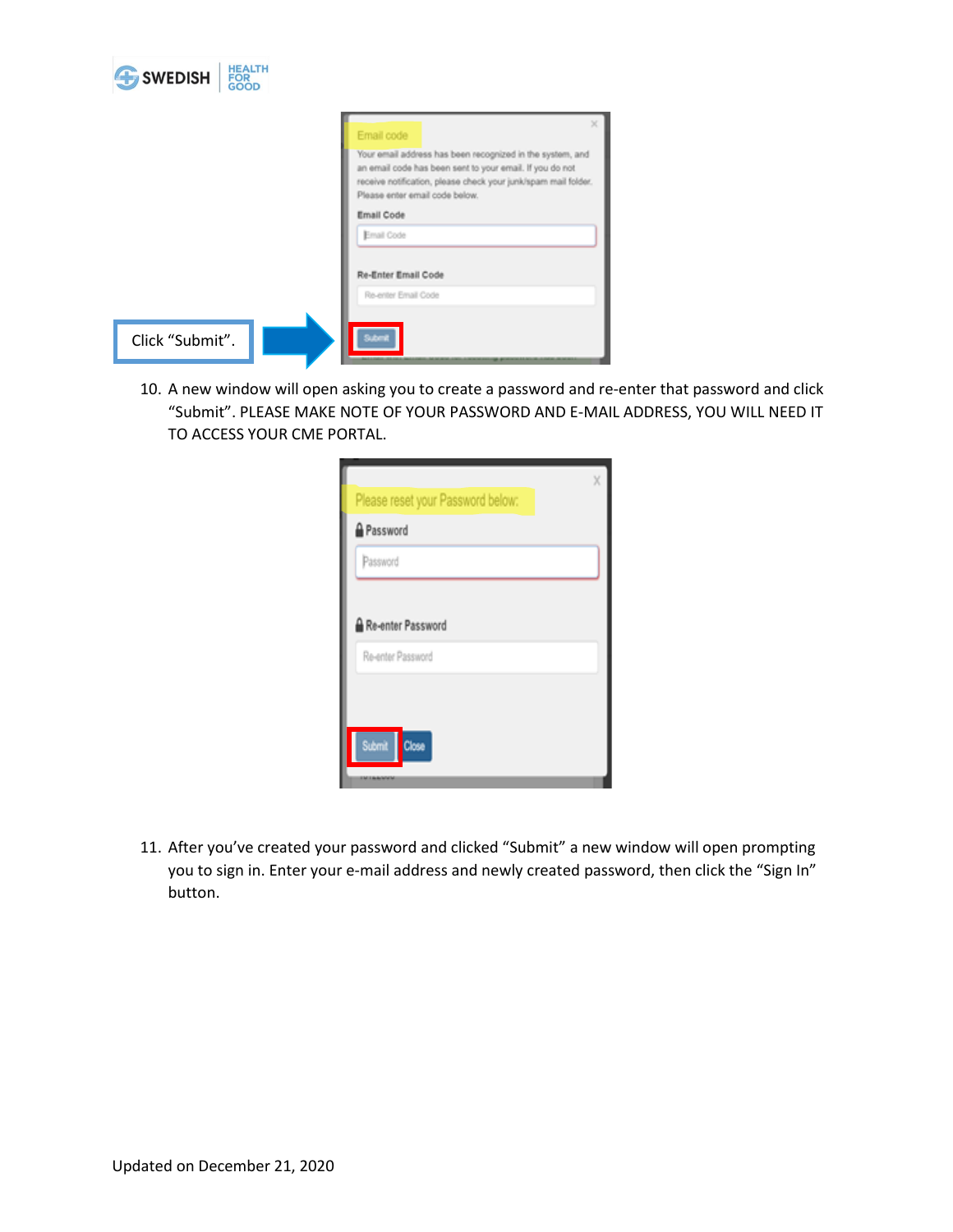

| Please Sign In below:                                                                |  |
|--------------------------------------------------------------------------------------|--|
| Your password has been reset. Please enter your Email<br>Address and Password below. |  |
| & Email Address                                                                      |  |
| swedishcme@swedish.org                                                               |  |
| Password                                                                             |  |
| <b>BROWNERSHIPER</b>                                                                 |  |
| Sign In<br>Forgot Password<br><b>Create Account</b>                                  |  |

12. Click "Continue" on the new screen



13. After you've clicked the "Continue" button (see: Step 12) you will be directed to your CME "My Portal" page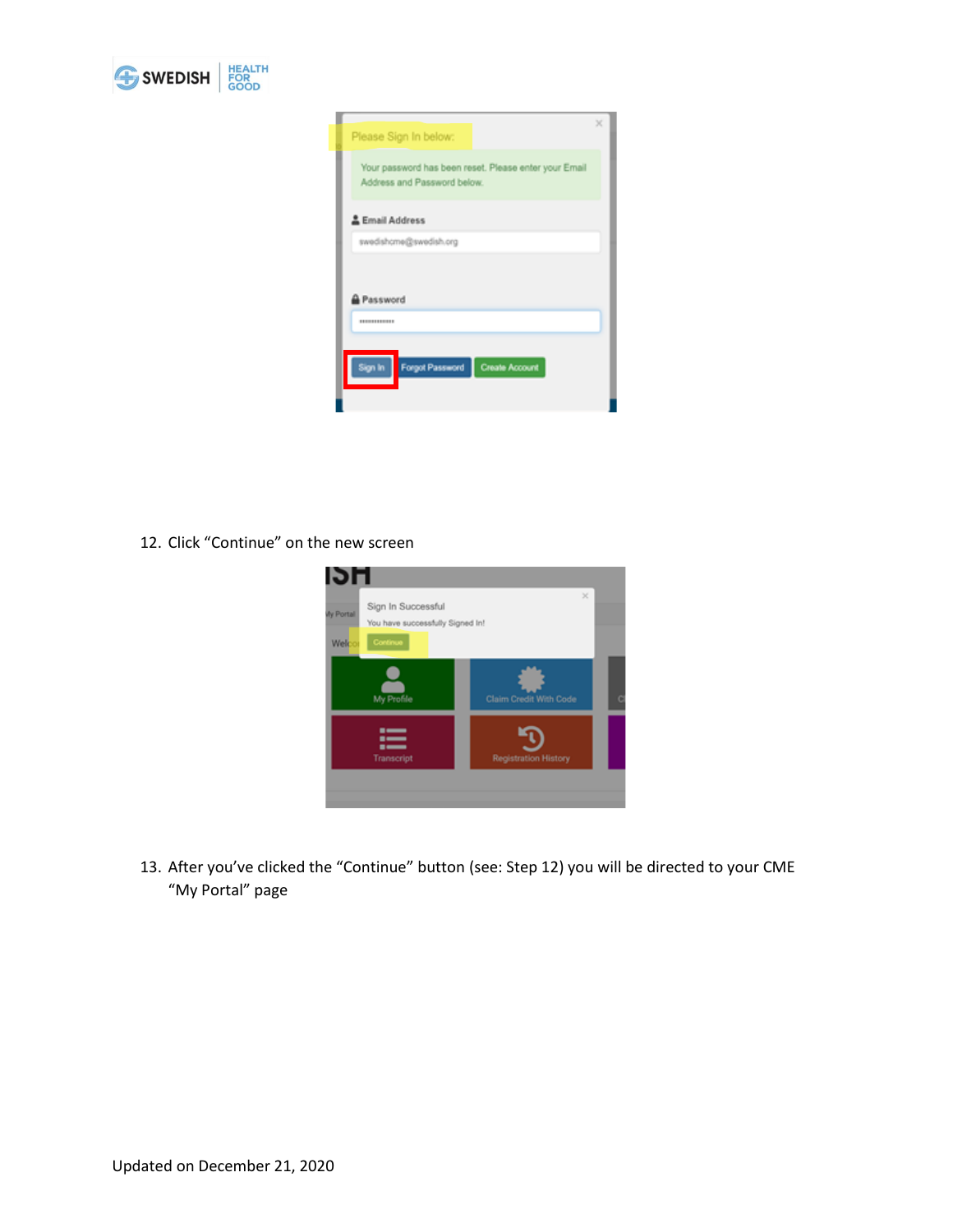

 $\Theta$  Sign Out



For instructions on how to claim credit or regarding the other resources above, please view our other instructional documents located on our ["My CME Portal"](https://www.swedish.org/for-health-professionals/cme/my-cme-portal) website.

14. To find future activities that you might want to attend, check "Featured Activities" OR "Conferences" on the left menu: